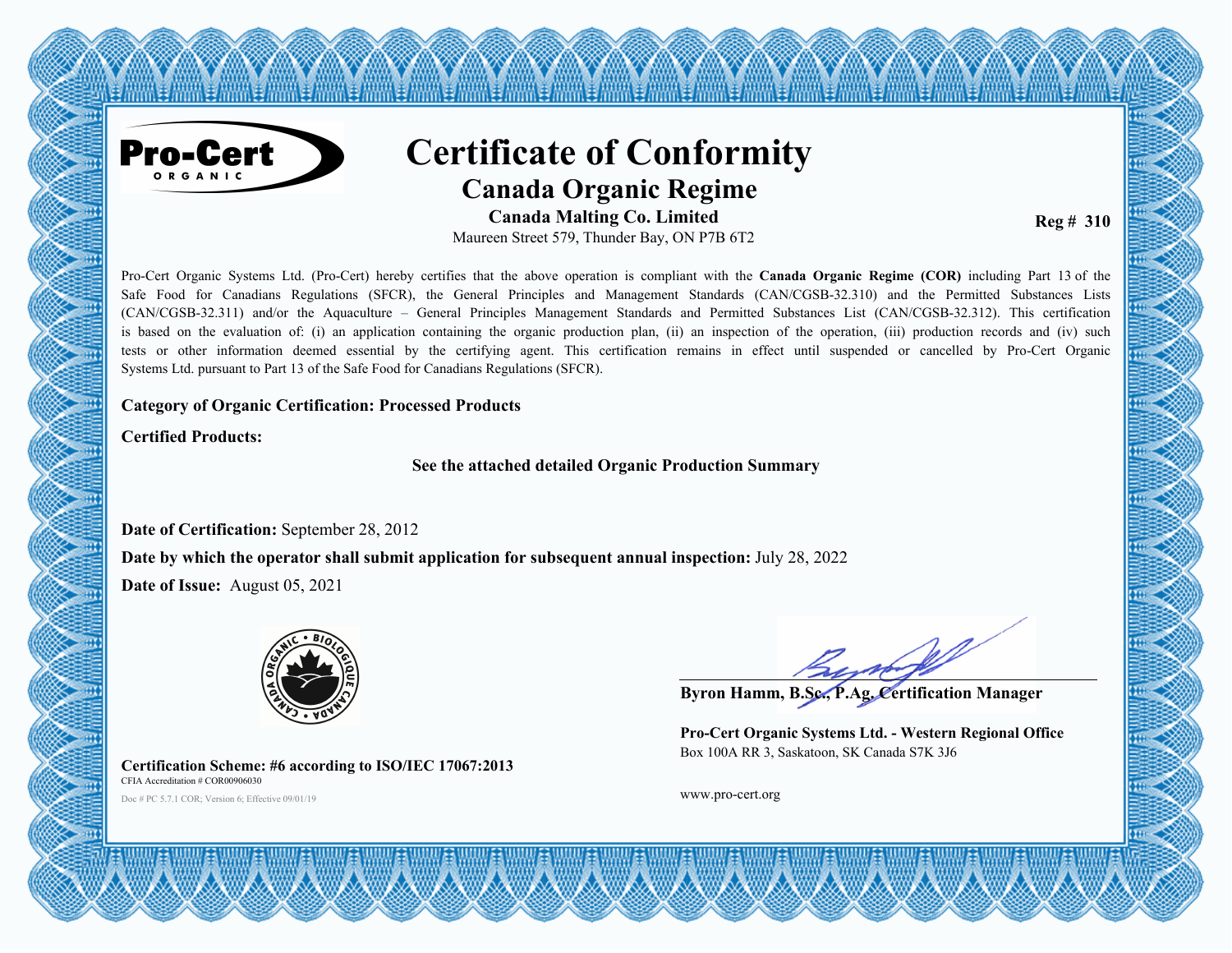

## **Organic Production Summary**

**Canada Malting Co. Limited**

**Reg # 310**

Maureen Street 579, Thunder Bay, ON P7B 6T2

Pro-Cert Organic Systems Ltd. (Pro-Cert) offers certification to a range of programs including the **Canada Organic Regime (COR (310) and/or COR (312))**, the United States Department of Agriculture **National Organic Program (NOP)** and the **Quebec Organic Program (CARTV)**. This document lists the organic products and their compliance with these organic programs and equivalency arrangements in this certification period. It is part of the Certificate(s) of Conformity issued by Pro-Cert to the above named applicant. This document also specifies compliance with the **Canada-US Equivalency Arrangement (COR/NOP)**, equivalency to the **European Union Regulations 834/07 & 889/08 (EU EQ)** and equivalency to the **Japan Agricultural Standards (JAS EQ)**.

**Inspection Date:** June 29, 2021

**Initial Date of Certification:** September 28, 2012

**Date of Issue:** August 05, 2021

#### **Organic**

| <b>Products</b> | <b>Brand Name</b> |              | <b>Organic Programs</b> |     |              |                | <b>Equivalency Arrangements</b> |               |  |
|-----------------|-------------------|--------------|-------------------------|-----|--------------|----------------|---------------------------------|---------------|--|
|                 |                   | COR<br>(310) | <b>COR</b><br>(312)     | NOP | <b>CARTV</b> | <b>COR/NOP</b> | EU EO                           | <b>JAS EQ</b> |  |
| Malted Barley   | <b>Bulk</b>       | $\times$     |                         |     |              | ⌒              |                                 |               |  |
| Malted Wheat    | Bulk              | Χ            |                         |     |              | $\times$       |                                 |               |  |